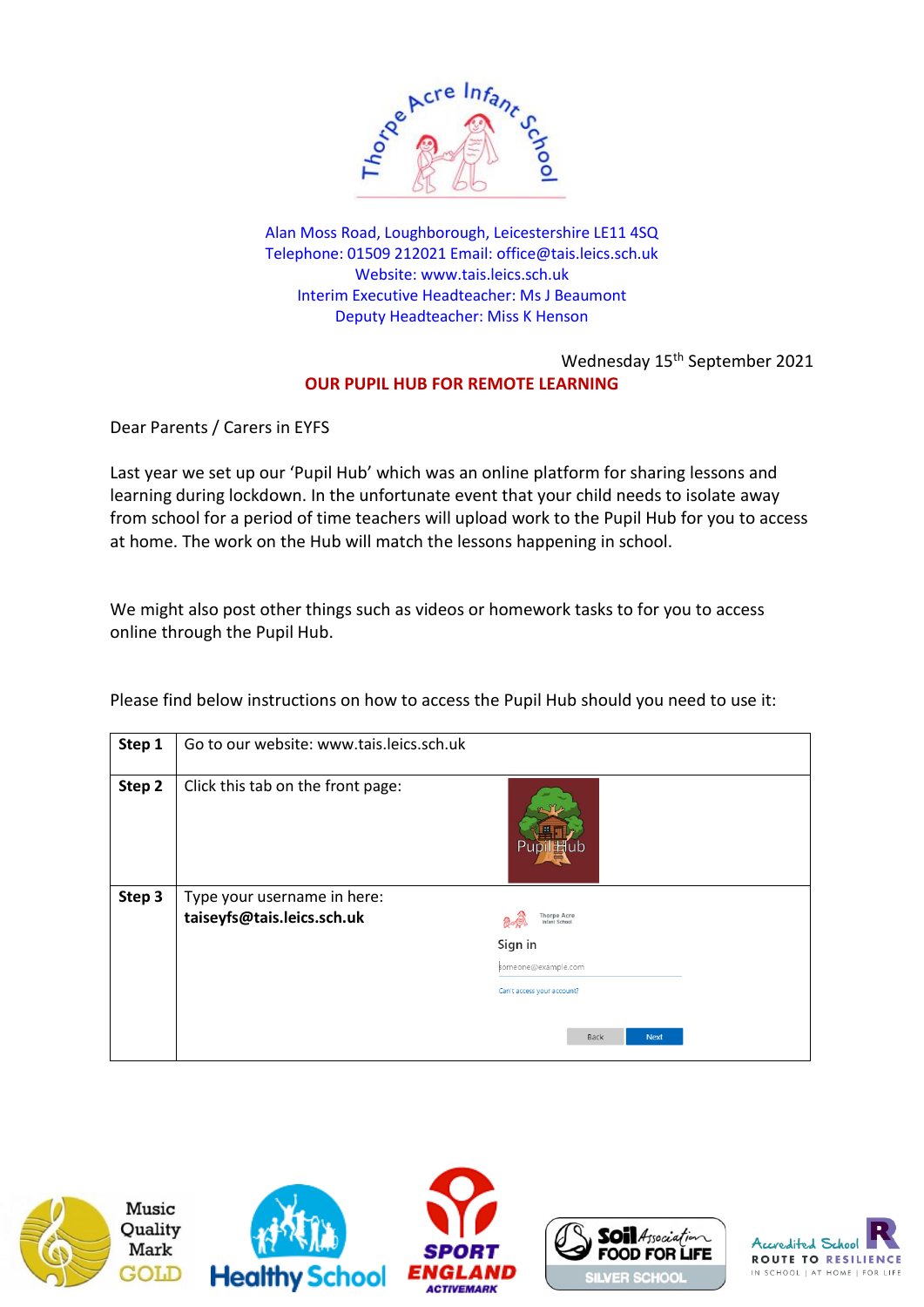| Step 4 | Then enter your password:                                                                                                                                                                                    |  |
|--------|--------------------------------------------------------------------------------------------------------------------------------------------------------------------------------------------------------------|--|
|        | P@ssword<br><b>Thorpe Acre</b><br><b>Infant School</b>                                                                                                                                                       |  |
|        | ← taisyear1@tais.leics.sch.uk                                                                                                                                                                                |  |
|        | Enter password                                                                                                                                                                                               |  |
|        | Password                                                                                                                                                                                                     |  |
|        | Forgotten my password                                                                                                                                                                                        |  |
|        | Sign in                                                                                                                                                                                                      |  |
|        |                                                                                                                                                                                                              |  |
| Step 5 | Select the folder you need to access learning activities:                                                                                                                                                    |  |
|        | 臞<br>m<br>吶<br>Er<br><b>This Week</b><br><b>Last Week</b><br>Homework<br>Tapestry                                                                                                                            |  |
|        | ė<br>動<br>twinki<br><b>Twinkl</b><br>Video<br><b>Got a Question?</b><br><b>Teams</b>                                                                                                                         |  |
|        | If your child is in a period of isolation and you need to contact your child's teacher about<br>their learning you can do this by clicking the 'Got a Question' tab - this will let you send<br>us an email. |  |

When you come to use the Pupil Hub, please ask your child's class teacher if you have any further questions about using it. Although…it may be worth logging in before you come to need it to check everything works and to familiarise yourselves with the layout  $\odot$ 

Thank you for your continued support,

Miss Henson **Deputy Head**